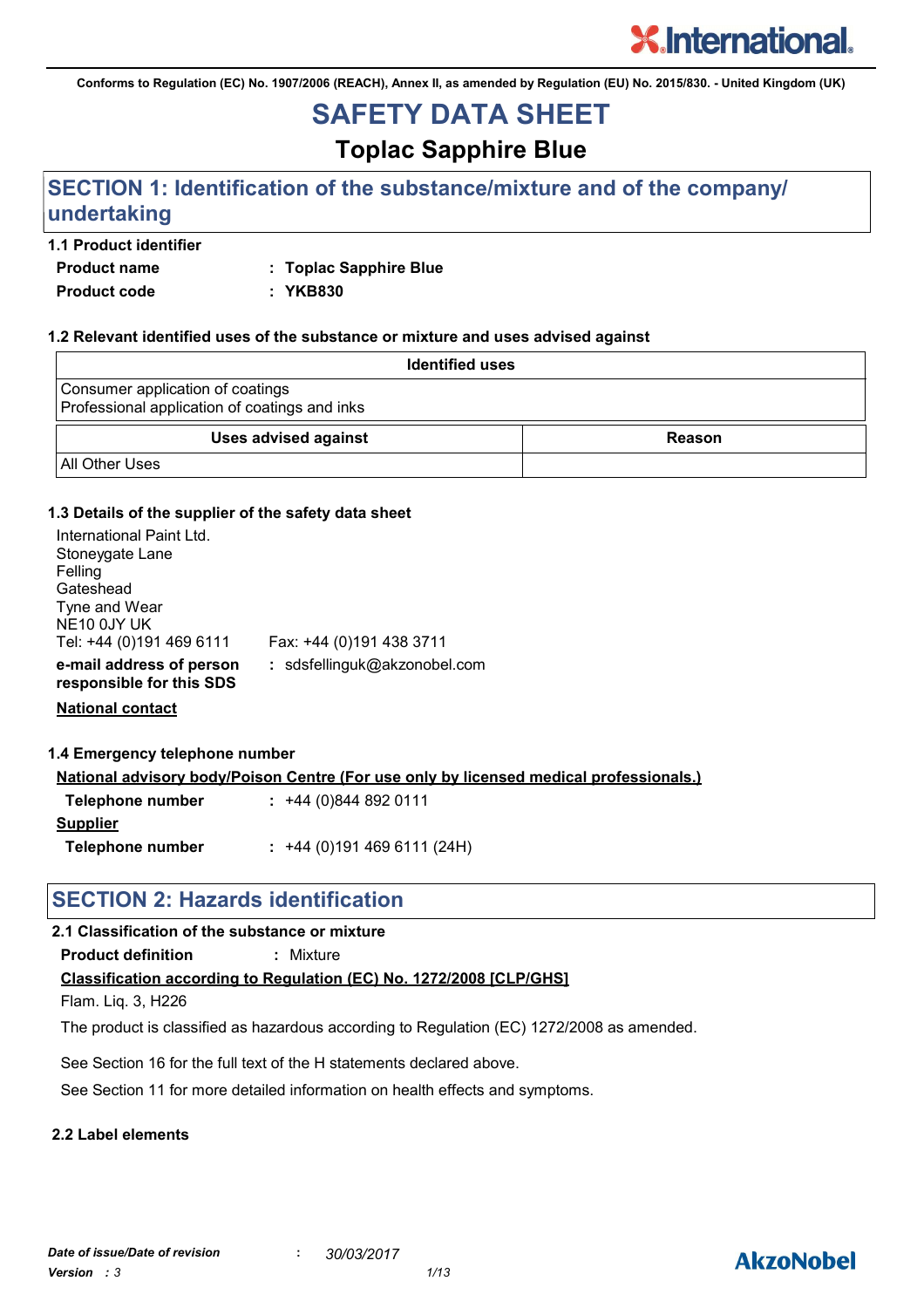### **SECTION 2: Hazards identification**

| <b>Hazard pictograms</b> |  |
|--------------------------|--|
|--------------------------|--|

| 火 |
|---|
|---|

 $\overline{\phantom{a}}$ 

| <b>Signal word</b>                                                                                                                                       | $:$ Warning                                                                                                                                              |
|----------------------------------------------------------------------------------------------------------------------------------------------------------|----------------------------------------------------------------------------------------------------------------------------------------------------------|
| <b>Hazard statements</b>                                                                                                                                 | : Flammable liquid and vapour.                                                                                                                           |
| <b>Precautionary statements</b>                                                                                                                          |                                                                                                                                                          |
| General                                                                                                                                                  | : Read label before use. Keep out of reach of children. If medical advice is needed,<br>have product container or label at hand.                         |
| <b>Prevention</b>                                                                                                                                        | : Wear protective gloves. Wear eye or face protection. Keep away from heat, hot<br>surfaces, sparks, open flames and other ignition sources. No smoking. |
| <b>Response</b>                                                                                                                                          | : IF ON SKIN (or hair): Take off immediately all contaminated clothing. Rinse skin<br>with water or shower.                                              |
| <b>Storage</b>                                                                                                                                           | : Keep cool.                                                                                                                                             |
| <b>Disposal</b>                                                                                                                                          | Dispose of contents and container in accordance with all local, regional, national<br>and international regulations.                                     |
| <b>Supplemental label</b><br>elements                                                                                                                    | : Contains 2-butanone oxime. May produce an allergic reaction. Repeated exposure<br>may cause skin dryness or cracking.                                  |
|                                                                                                                                                          | Wear appropriate respirator when ventilation is inadequate.                                                                                              |
| <b>Annex XVII - Restrictions</b><br>on the manufacture,<br>placing on the market and<br>use of certain dangerous<br>substances, mixtures and<br>articles | : Not applicable.                                                                                                                                        |

**Other hazards which do : not result in classification** : None known. **2.3 Other hazards**

## **SECTION 3: Composition/information on ingredients**

**3.2 Mixtures :** Mixture

| <b>Product/ingredient</b><br>name          | <b>Identifiers</b>                                                                     | $%$ by<br>weight | <b>Classification</b><br><b>Regulation (EC) No.</b><br>1272/2008 [CLP]        | <b>Nota</b><br>(s) | <b>Type</b> |
|--------------------------------------------|----------------------------------------------------------------------------------------|------------------|-------------------------------------------------------------------------------|--------------------|-------------|
| Naphtha (petroleum),<br>hydrotreated heavy | REACH#:<br>01-2119486659-16<br>EC: 265-150-3<br>CAS: 64742-48-9<br>Index: 649-327-00-6 | $≥25 - ≤50$      | Asp. Tox. 1, H304<br><b>EUH066</b>                                            | P                  | [1] [2]     |
| 2-ethylhexanoic acid,<br>zirconium salt    | IREACH #:<br>01-2119979088-21<br>EC: 245-018-1<br>CAS: 22464-99-9                      | ≤1               | Repr. 2, H361fd (Fertility and<br>Unborn child) (oral)                        |                    | [1] [2]     |
| 2-butanone oxime                           | IREACH #:<br>01-2119539477-28<br>EC: 202-496-6<br>CAS: 96-29-7<br>Index: 616-014-00-0  | ≤0.3             | Acute Tox. 4, H312<br>Eye Dam. 1, H318<br>Skin Sens. 1, H317<br>Carc. 2, H351 |                    | $[1]$       |
| Date of issue/Date of revision             | 30/03/2017<br>÷                                                                        |                  |                                                                               | <b>AkzoNobel</b>   |             |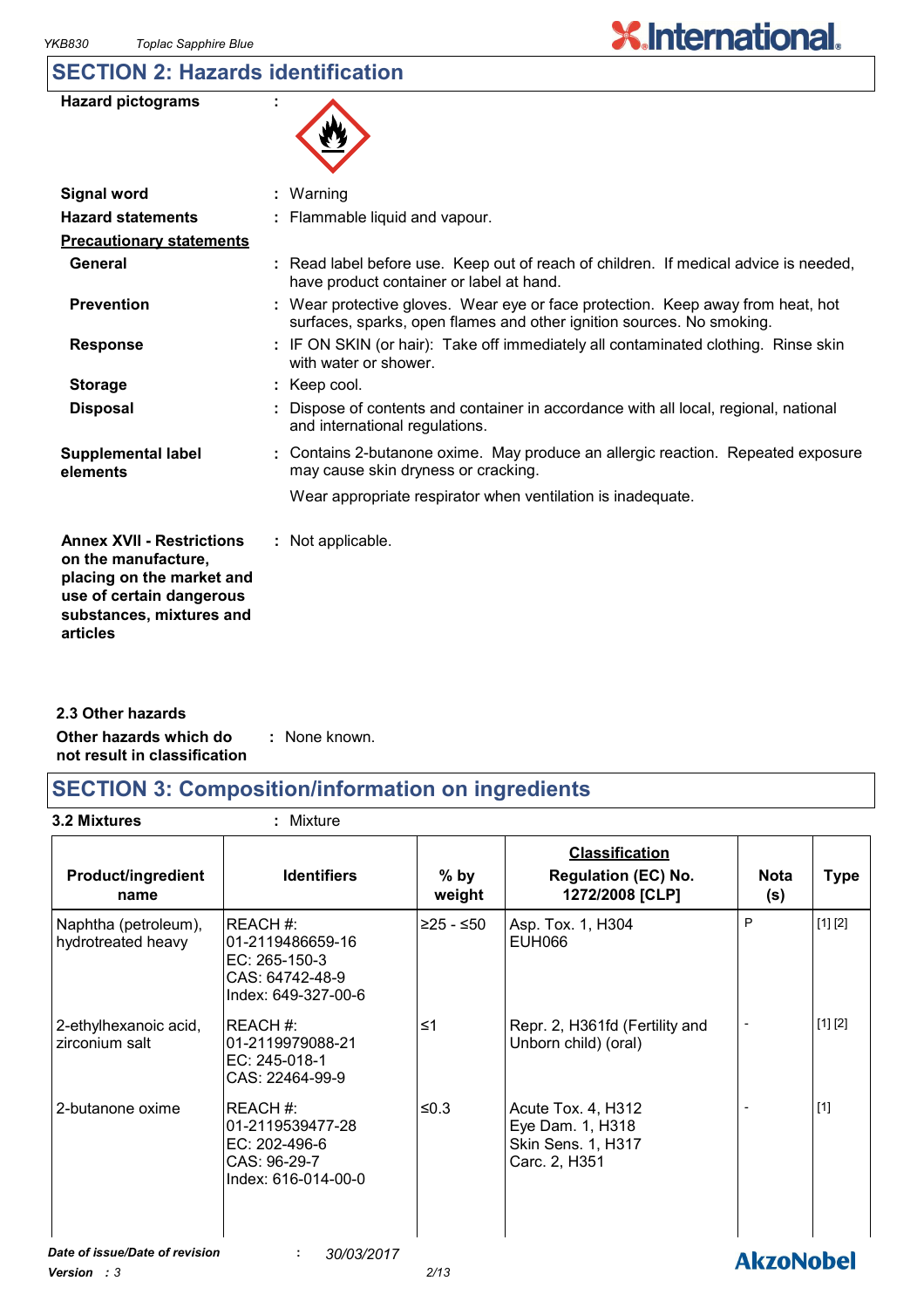### **SECTION 3: Composition/information on ingredients**

|  | See Section 16 for the |  |
|--|------------------------|--|
|  | full text of the H     |  |
|  | statements declared    |  |
|  | above.                 |  |
|  |                        |  |

There are no additional ingredients present which, within the current knowledge of the supplier and in the concentrations applicable, are classified as hazardous to health or the environment, are PBTs or vPvBs or have been assigned a workplace exposure limit and hence require reporting in this section.

Type

[1] Substance classified with a health or environmental hazard

[2] Substance with a workplace exposure limit

[3] Substance meets the criteria for PBT according to Regulation (EC) No. 1907/2006, Annex XIII

[4] Substance meets the criteria for vPvB according to Regulation (EC) No. 1907/2006, Annex XIII

[5] Substance of equivalent concern

Occupational exposure limits, if available, are listed in Section 8.

| <b>Nota</b> |
|-------------|
| (s)         |

**X.International.** 

**SECTION 4: First aid measures**

### **4.1 Description of first aid measures**

| General                           | : In all cases of doubt, or when symptoms persist, seek medical attention. Never give<br>anything by mouth to an unconscious person. If unconscious, place in recovery<br>position and seek medical advice. |
|-----------------------------------|-------------------------------------------------------------------------------------------------------------------------------------------------------------------------------------------------------------|
| Eye contact                       | : Remove contact lenses, irrigate copiously with clean, fresh water, holding the<br>eyelids apart for at least 10 minutes and seek immediate medical advice.                                                |
| <b>Inhalation</b>                 | : Remove to fresh air. Keep person warm and at rest. If not breathing, if breathing is<br>irregular or if respiratory arrest occurs, provide artificial respiration or oxygen by<br>trained personnel.      |
| <b>Skin contact</b>               | : Remove contaminated clothing and shoes. Wash skin thoroughly with soap and<br>water or use recognised skin cleanser. Do NOT use solvents or thinners.                                                     |
| Ingestion                         | : If swallowed, seek medical advice immediately and show the container or label.<br>Keep person warm and at rest. Do NOT induce vomiting.                                                                   |
| <b>Protection of first-aiders</b> | : No action shall be taken involving any personal risk or without suitable training. It<br>may be dangerous to the person providing aid to give mouth-to-mouth resuscitation.                               |

#### **4.2 Most important symptoms and effects, both acute and delayed**

| <b>Potential acute health effects</b> |                                                                                                                                            |
|---------------------------------------|--------------------------------------------------------------------------------------------------------------------------------------------|
| Eye contact                           | : No known significant effects or critical hazards.                                                                                        |
| <b>Inhalation</b>                     | : Exposure to decomposition products may cause a health hazard. Serious effects<br>may be delayed following exposure.                      |
| <b>Skin contact</b>                   | : Defatting to the skin. May cause skin dryness and irritation.                                                                            |
| Ingestion                             | : No known significant effects or critical hazards.                                                                                        |
| Over-exposure signs/symptoms          |                                                                                                                                            |
| Eye contact                           | : No specific data.                                                                                                                        |
| <b>Inhalation</b>                     | : Adverse symptoms may include the following:<br>headache<br>drowsiness/fatigue<br>dizziness/vertigo<br>muscle weakness<br>unconsciousness |
| <b>Skin contact</b>                   | : Adverse symptoms may include the following:<br>irritation<br>dryness<br>cracking                                                         |
| Ingestion                             | : No specific data.                                                                                                                        |

### **AkzoNobel**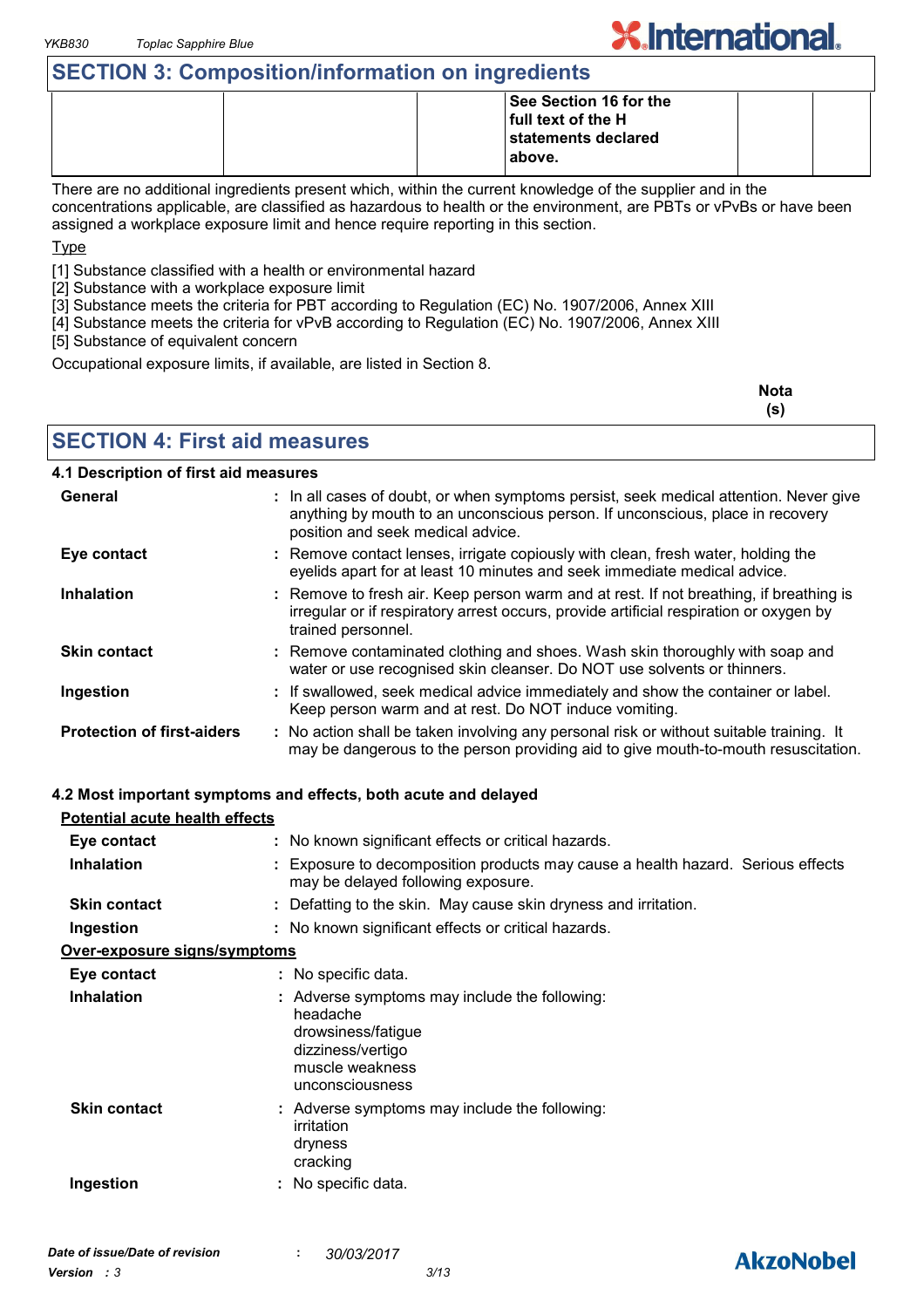### **SECTION 4: First aid measures**

|                                                          | 4.3 Indication of any immediate medical attention and special treatment needed                                                                                                                                                                                                                                                                                        |
|----------------------------------------------------------|-----------------------------------------------------------------------------------------------------------------------------------------------------------------------------------------------------------------------------------------------------------------------------------------------------------------------------------------------------------------------|
| Notes to physician                                       | : In case of inhalation of decomposition products in a fire, symptoms may be delayed.<br>The exposed person may need to be kept under medical surveillance for 48 hours.                                                                                                                                                                                              |
| <b>Specific treatments</b>                               | : No specific treatment.                                                                                                                                                                                                                                                                                                                                              |
| <b>SECTION 5: Firefighting measures</b>                  |                                                                                                                                                                                                                                                                                                                                                                       |
| 5.1 Extinguishing media                                  |                                                                                                                                                                                                                                                                                                                                                                       |
| <b>Suitable extinguishing</b><br>media                   | : Use dry chemical, $CO2$ , water spray (fog) or foam.                                                                                                                                                                                                                                                                                                                |
| Unsuitable extinguishing<br>media                        | : Do not use water jet.                                                                                                                                                                                                                                                                                                                                               |
|                                                          | 5.2 Special hazards arising from the substance or mixture                                                                                                                                                                                                                                                                                                             |
| <b>Hazards from the</b><br>substance or mixture          | : Flammable liquid and vapour. In a fire or if heated, a pressure increase will occur<br>and the container may burst, with the risk of a subsequent explosion. Runoff to<br>sewer may create fire or explosion hazard.                                                                                                                                                |
| <b>Hazardous thermal</b><br>decomposition products       | Decomposition products may include the following materials:<br>carbon dioxide<br>carbon monoxide<br>nitrogen oxides<br>halogenated compounds<br>metal oxide/oxides                                                                                                                                                                                                    |
| 5.3 Advice for firefighters                              |                                                                                                                                                                                                                                                                                                                                                                       |
| <b>Special protective actions</b><br>for fire-fighters   | : Promptly isolate the scene by removing all persons from the vicinity of the incident if<br>there is a fire. No action shall be taken involving any personal risk or without<br>suitable training. Move containers from fire area if this can be done without risk.<br>Use water spray to keep fire-exposed containers cool.                                         |
| <b>Special protective</b><br>equipment for fire-fighters | : Fire-fighters should wear appropriate protective equipment and self-contained<br>breathing apparatus (SCBA) with a full face-piece operated in positive pressure<br>mode. Clothing for fire-fighters (including helmets, protective boots and gloves)<br>conforming to European standard EN 469 will provide a basic level of protection for<br>chemical incidents. |

### **SECTION 6: Accidental release measures**

#### **6.2 Environmental precautions** Avoid dispersal of spilt material and runoff and contact with soil, waterways, drains **:** and sewers. Inform the relevant authorities if the product has caused environmental pollution (sewers, waterways, soil or air). Stop leak if without risk. Move containers from spill area. Use spark-proof tools and explosion-proof equipment. Dilute with water and mop up if water-soluble. Alternatively, or if water-insoluble, absorb with an inert dry material and place in an **Small spill : 6.3 Methods and material for containment and cleaning up 6.1 Personal precautions, protective equipment and emergency procedures For non-emergency personnel :** No action shall be taken involving any personal risk or without suitable training. **For emergency responders** : If specialised clothing is required to deal with the spillage, take note of any Evacuate surrounding areas. Keep unnecessary and unprotected personnel from entering. Do not touch or walk through spilt material. Shut off all ignition sources. No flares, smoking or flames in hazard area. Avoid breathing vapour or mist. Provide adequate ventilation. Wear appropriate respirator when ventilation is inadequate. Put on appropriate personal protective equipment. information in Section 8 on suitable and unsuitable materials. See also the information in "For non-emergency personnel".

appropriate waste disposal container. Dispose of via a licensed waste disposal

contractor.

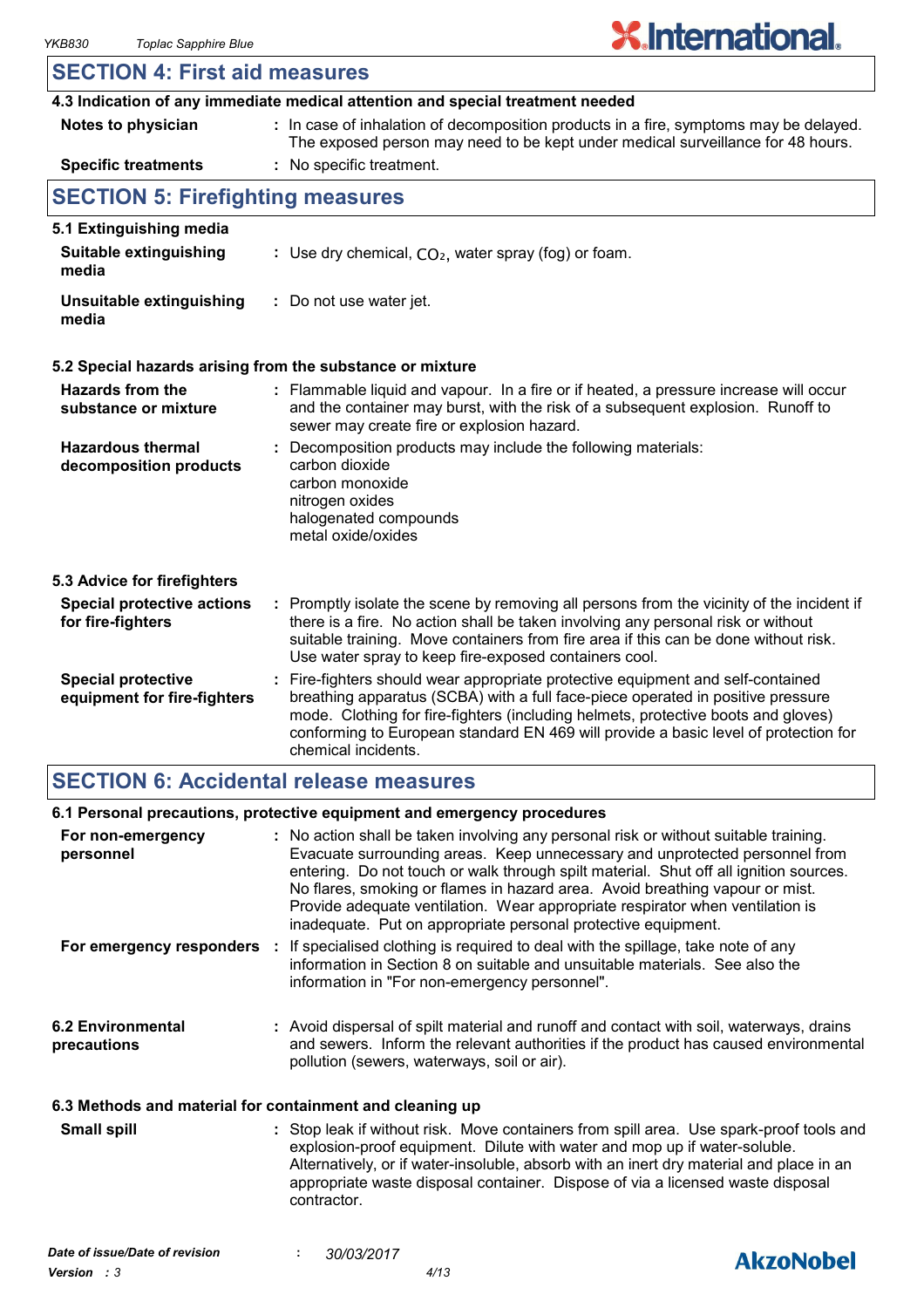### **SECTION 6: Accidental release measures**

| Large spill                        | : Stop leak if without risk. Move containers from spill area. Use spark-proof tools and<br>explosion-proof equipment. Approach the release from upwind. Prevent entry into<br>sewers, water courses, basements or confined areas. Wash spillages into an<br>effluent treatment plant or proceed as follows. Contain and collect spillage with non-<br>combustible, absorbent material e.g. sand, earth, vermiculite or diatomaceous earth<br>and place in container for disposal according to local regulations. Dispose of via a<br>licensed waste disposal contractor. Contaminated absorbent material may pose the<br>same hazard as the spilt product. |
|------------------------------------|------------------------------------------------------------------------------------------------------------------------------------------------------------------------------------------------------------------------------------------------------------------------------------------------------------------------------------------------------------------------------------------------------------------------------------------------------------------------------------------------------------------------------------------------------------------------------------------------------------------------------------------------------------|
| 6.4 Reference to other<br>sections | : See Section 1 for emergency contact information.<br>See Section 8 for information on appropriate personal protective equipment.<br>See Section 13 for additional waste treatment information.                                                                                                                                                                                                                                                                                                                                                                                                                                                            |

### **SECTION 7: Handling and storage**

The information in this section contains generic advice and guidance. The list of Identified Uses in Section 1 should be consulted for any available use-specific information provided in the Exposure Scenario(s).

#### **7.1 Precautions for safe handling**

| <b>Protective measures</b>                | : Put on appropriate personal protective equipment (see Section 8). Do not ingest.<br>Avoid contact with eyes, skin and clothing. Avoid breathing vapour or mist. Use<br>only with adequate ventilation. Wear appropriate respirator when ventilation is<br>inadequate. Do not enter storage areas and confined spaces unless adequately<br>ventilated. Keep in the original container or an approved alternative made from a<br>compatible material, kept tightly closed when not in use. Store and use away from<br>heat, sparks, open flame or any other ignition source. Use explosion-proof electrical<br>(ventilating, lighting and material handling) equipment. Use only non-sparking tools.<br>Take precautionary measures against electrostatic discharges. Empty containers<br>retain product residue and can be hazardous. Do not reuse container. |
|-------------------------------------------|----------------------------------------------------------------------------------------------------------------------------------------------------------------------------------------------------------------------------------------------------------------------------------------------------------------------------------------------------------------------------------------------------------------------------------------------------------------------------------------------------------------------------------------------------------------------------------------------------------------------------------------------------------------------------------------------------------------------------------------------------------------------------------------------------------------------------------------------------------------|
| Advice on general<br>occupational hygiene | : Eating, drinking and smoking should be prohibited in areas where this material is<br>handled, stored and processed. Workers should wash hands and face before<br>eating, drinking and smoking. Remove contaminated clothing and protective<br>equipment before entering eating areas. See also Section 8 for additional<br>information on hygiene measures.                                                                                                                                                                                                                                                                                                                                                                                                                                                                                                  |

#### **7.2 Conditions for safe storage, including any incompatibilities**

Store in accordance with local regulations. Store in a segregated and approved area. Store in original container protected from direct sunlight in a dry, cool and well-ventilated area, away from incompatible materials (see Section 10) and food and drink. Eliminate all ignition sources. Vapours are heavier than air and may spread along floors. Separate from oxidizing materials. Keep container tightly closed and sealed until ready for use. Containers that have been opened must be carefully resealed and kept upright to prevent leakage. Do not store in unlabelled containers. Use appropriate containment to avoid environmental contamination.

| 7.3 Specific end use(s)    |                  |
|----------------------------|------------------|
| <b>Recommendations</b>     | : Not available. |
| Industrial sector specific | : Not available. |
| solutions                  |                  |

### **SECTION 8: Exposure controls/personal protection**

The information in this section contains generic advice and guidance. Information is provided based on typical anticipated uses of the product. Additional measures might be required for bulk handling or other uses that could significantly increase worker exposure or environmental releases.

#### **8.1 Control parameters**

#### **Occupational exposure limits**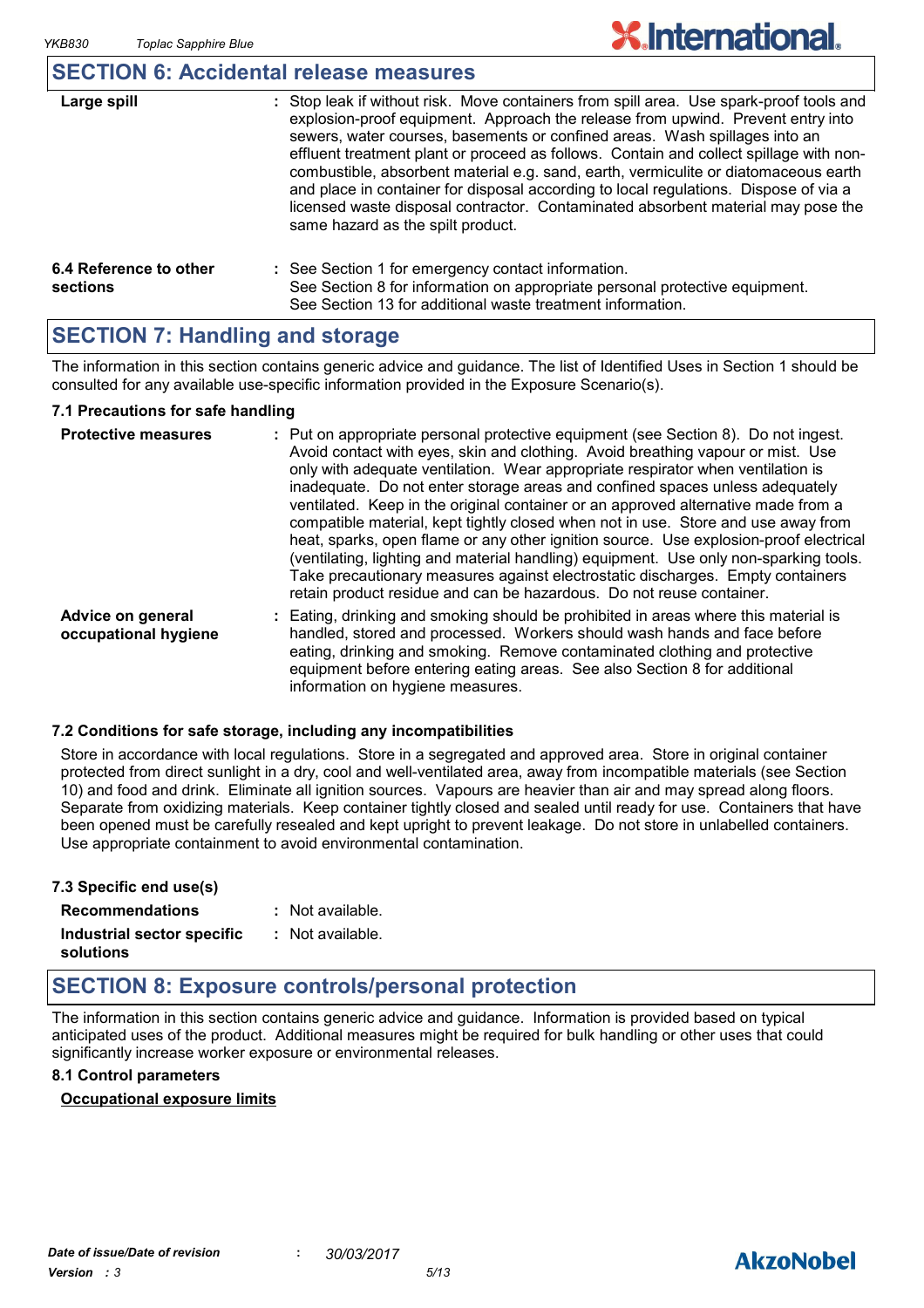### **SECTION 8: Exposure controls/personal protection**

| <b>Product/ingredient name</b>                           |               | <b>Exposure limit values</b>                                                                                                                                                                                                                                                                                                                                                                                                                                                                                                                                                                                                                                                                                                                                                                                                                                                                                                                                                                                                                                                                                                                                                              |  |  |
|----------------------------------------------------------|---------------|-------------------------------------------------------------------------------------------------------------------------------------------------------------------------------------------------------------------------------------------------------------------------------------------------------------------------------------------------------------------------------------------------------------------------------------------------------------------------------------------------------------------------------------------------------------------------------------------------------------------------------------------------------------------------------------------------------------------------------------------------------------------------------------------------------------------------------------------------------------------------------------------------------------------------------------------------------------------------------------------------------------------------------------------------------------------------------------------------------------------------------------------------------------------------------------------|--|--|
| Naphtha (petroleum), hydrotreated heavy                  |               | EU OEL (Europe).<br>TWA: 1200 mg/m <sup>3</sup> 8 hours.<br>TWA: 197 ppm 8 hours.                                                                                                                                                                                                                                                                                                                                                                                                                                                                                                                                                                                                                                                                                                                                                                                                                                                                                                                                                                                                                                                                                                         |  |  |
| 2-ethylhexanoic acid, zirconium salt                     |               | EH40/2005 WELs (United Kingdom (UK), 12/2011).<br>STEL: 10 mg/m <sup>3</sup> , (as Zr) 15 minutes.<br>TWA: $5 \text{ mg/m}^3$ , (as Zr) 8 hours.                                                                                                                                                                                                                                                                                                                                                                                                                                                                                                                                                                                                                                                                                                                                                                                                                                                                                                                                                                                                                                          |  |  |
| <b>Recommended monitoring</b><br>procedures<br>required. |               | If this product contains ingredients with exposure limits, personal, workplace<br>atmosphere or biological monitoring may be required to determine the effectiveness<br>of the ventilation or other control measures and/or the necessity to use respiratory<br>protective equipment. Reference should be made to monitoring standards, such as<br>the following: European Standard EN 689 (Workplace atmospheres - Guidance for<br>the assessment of exposure by inhalation to chemical agents for comparison with<br>limit values and measurement strategy) European Standard EN 14042 (Workplace<br>atmospheres - Guide for the application and use of procedures for the assessment<br>of exposure to chemical and biological agents) European Standard EN 482<br>(Workplace atmospheres - General requirements for the performance of procedures<br>for the measurement of chemical agents) Reference to national guidance<br>documents for methods for the determination of hazardous substances will also be                                                                                                                                                                       |  |  |
| <b>DNELs/DMELs</b><br>No DNELs/DMELs available.          |               |                                                                                                                                                                                                                                                                                                                                                                                                                                                                                                                                                                                                                                                                                                                                                                                                                                                                                                                                                                                                                                                                                                                                                                                           |  |  |
| <b>PNECs</b>                                             |               |                                                                                                                                                                                                                                                                                                                                                                                                                                                                                                                                                                                                                                                                                                                                                                                                                                                                                                                                                                                                                                                                                                                                                                                           |  |  |
| No PNECs available                                       |               |                                                                                                                                                                                                                                                                                                                                                                                                                                                                                                                                                                                                                                                                                                                                                                                                                                                                                                                                                                                                                                                                                                                                                                                           |  |  |
| 8.2 Exposure controls                                    |               |                                                                                                                                                                                                                                                                                                                                                                                                                                                                                                                                                                                                                                                                                                                                                                                                                                                                                                                                                                                                                                                                                                                                                                                           |  |  |
| Appropriate engineering<br>controls                      |               | : Use only with adequate ventilation. Use process enclosures, local exhaust<br>ventilation or other engineering controls to keep worker exposure to airborne<br>contaminants below any recommended or statutory limits. The engineering<br>controls also need to keep gas, vapour or dust concentrations below any lower<br>explosive limits. Use explosion-proof ventilation equipment.                                                                                                                                                                                                                                                                                                                                                                                                                                                                                                                                                                                                                                                                                                                                                                                                  |  |  |
| <b>Individual protection measures</b>                    |               |                                                                                                                                                                                                                                                                                                                                                                                                                                                                                                                                                                                                                                                                                                                                                                                                                                                                                                                                                                                                                                                                                                                                                                                           |  |  |
| <b>Hygiene measures</b>                                  |               | : Wash hands, forearms and face thoroughly after handling chemical products,<br>before eating, smoking and using the lavatory and at the end of the working period.<br>Appropriate techniques should be used to remove potentially contaminated clothing.<br>Wash contaminated clothing before reusing. Ensure that eyewash stations and<br>safety showers are close to the workstation location.                                                                                                                                                                                                                                                                                                                                                                                                                                                                                                                                                                                                                                                                                                                                                                                         |  |  |
| <b>Eye/face protection</b>                               | side-shields. | : Safety eyewear complying with an approved standard should be used when a risk<br>assessment indicates this is necessary to avoid exposure to liquid splashes, mists,<br>gases or dusts. If contact is possible, the following protection should be worn,<br>unless the assessment indicates a higher degree of protection: safety glasses with                                                                                                                                                                                                                                                                                                                                                                                                                                                                                                                                                                                                                                                                                                                                                                                                                                          |  |  |
| <b>Skin protection</b>                                   |               |                                                                                                                                                                                                                                                                                                                                                                                                                                                                                                                                                                                                                                                                                                                                                                                                                                                                                                                                                                                                                                                                                                                                                                                           |  |  |
| <b>Hand protection</b>                                   |               | : Use chemical resistant gloves classified under Standard EN 374: Protective gloves<br>against chemicals and micro-organisms. Recommended: Viton® or Nitrile<br>gloves. When prolonged or frequently repeated contact may occur, a glove with a<br>protection class of 6 (breakthrough time greater than 480 minutes according to EN<br>374) is recommended. When only brief contact is expected, a glove with a<br>protection class of 2 or higher (breakthrough time greater than 30 minutes<br>according to EN 374) is recommended. The user must check that the final choice<br>of type of glove selected for handling this product is the most appropriate and takes<br>into account the particular conditions of use, as included in the user's risk<br>assessment. NOTICE: The selection of a specific glove for a particular application<br>and duration of use in a workplace should also take into account all relevant<br>workplace factors such as, but not limited to: Other chemicals which may be<br>handled, physical requirements (cut/puncture protection, dexterity, thermal<br>protection), potential body reactions to glove materials, as well as the instructions/ |  |  |

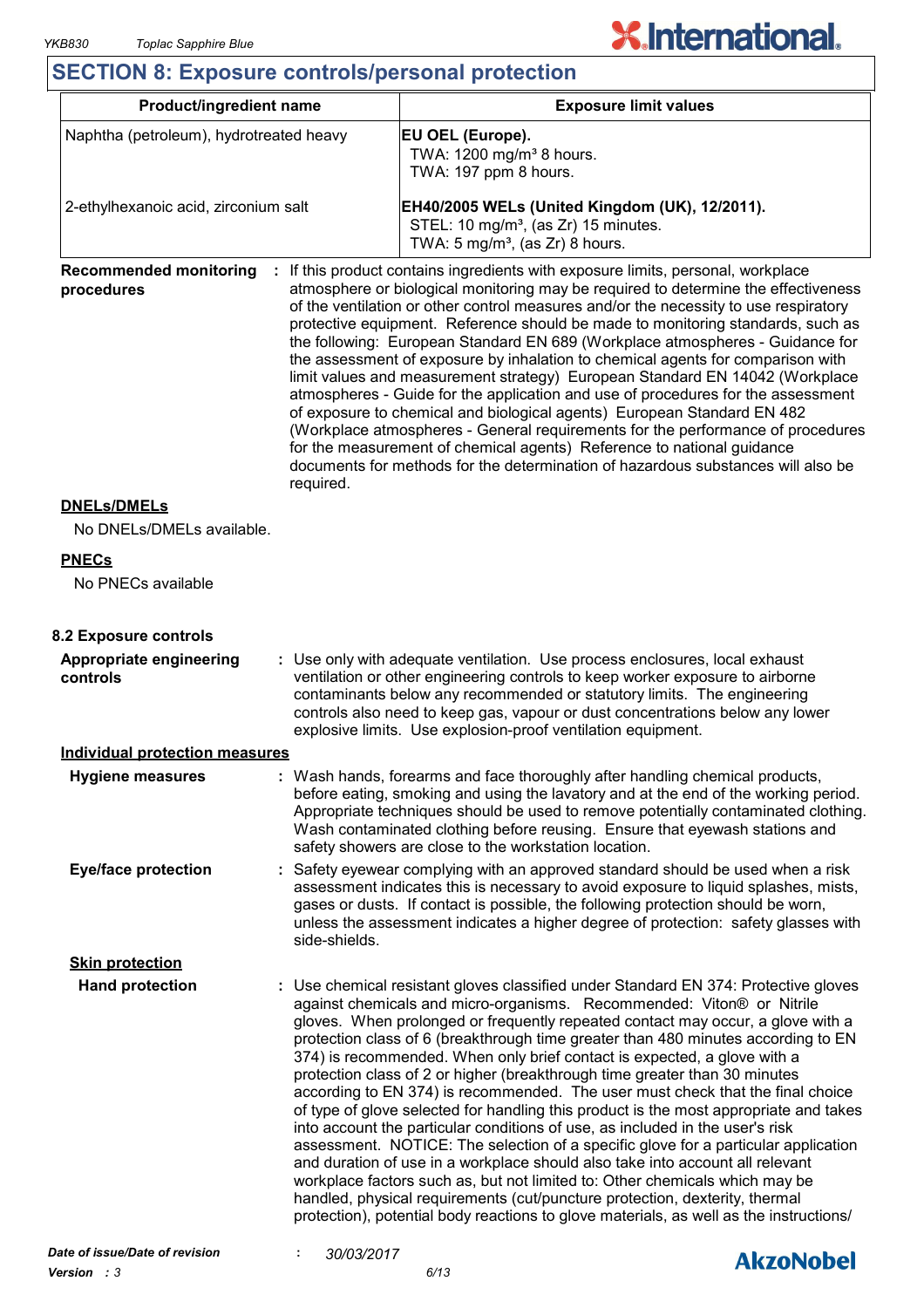|                                           | <b>SECTION 8: Exposure controls/personal protection</b>                                                                                                                                                                                                                                                                                                                                                                                                                                                                                              |
|-------------------------------------------|------------------------------------------------------------------------------------------------------------------------------------------------------------------------------------------------------------------------------------------------------------------------------------------------------------------------------------------------------------------------------------------------------------------------------------------------------------------------------------------------------------------------------------------------------|
|                                           | specifications provided by the glove supplier. Barrier creams may help to protect<br>the exposed areas of the skin but should not be applied once exposure has<br>occurred.                                                                                                                                                                                                                                                                                                                                                                          |
| <b>Body protection</b>                    | : Personal protective equipment for the body should be selected based on the task<br>being performed and the risks involved and should be approved by a specialist<br>before handling this product. When there is a risk of ignition from static electricity,<br>wear anti-static protective clothing. For the greatest protection from static<br>discharges, clothing should include anti-static overalls, boots and gloves. Refer to<br>European Standard EN 1149 for further information on material and design<br>requirements and test methods. |
| Other skin protection                     | : Appropriate footwear and any additional skin protection measures should be<br>selected based on the task being performed and the risks involved and should be<br>approved by a specialist before handling this product.                                                                                                                                                                                                                                                                                                                            |
| <b>Respiratory protection</b>             | : Use a properly fitted, air-purifying or air-fed respirator complying with an approved<br>standard if a risk assessment indicates this is necessary. Respirator selection<br>must be based on known or anticipated exposure levels, the hazards of the product<br>and the safe working limits of the selected respirator.                                                                                                                                                                                                                           |
| <b>Environmental exposure</b><br>controls | : Emissions from ventilation or work process equipment should be checked to<br>ensure they comply with the requirements of environmental protection legislation.<br>In some cases, fume scrubbers, filters or engineering modifications to the process<br>equipment will be necessary to reduce emissions to acceptable levels.                                                                                                                                                                                                                      |

## **SECTION 9: Physical and chemical properties**

### **9.1 Information on basic physical and chemical properties**

#### **Appearance**

| <b>Physical state</b>                                              | : Liquid.                                                                                        |
|--------------------------------------------------------------------|--------------------------------------------------------------------------------------------------|
| Colour                                                             | $:$ Blue.                                                                                        |
| Odour                                                              | : Solvent.                                                                                       |
| <b>Odour threshold</b>                                             | : Not available.                                                                                 |
| pH                                                                 | : Not applicable.                                                                                |
| Melting point/freezing point                                       | : Not available.                                                                                 |
| Initial boiling point and<br>boiling range                         | : Lowest known value: 155 to 217°C (311 to 422.6°F)(Naphtha (petroleum),<br>hydrotreated heavy). |
| <b>Flash point</b>                                                 | : Closed cup: 42°C                                                                               |
| <b>Evaporation rate</b>                                            | : Not available.                                                                                 |
| Flammability (solid, gas)                                          | : Not available.                                                                                 |
| Upper/lower flammability or<br>explosive limits                    | : Greatest known range: Lower: 1.4% Upper: 7.6% (Naphtha (petroleum),<br>hydrotreated heavy)     |
| Vapour pressure                                                    | $:$ Not available.                                                                               |
| Vapour density                                                     | : Not available.                                                                                 |
| <b>Relative density</b>                                            | : 0.95                                                                                           |
| Solubility(ies)                                                    | : Insoluble in the following materials: cold water.                                              |
| <b>Partition coefficient: n-octanol/ : Not available.</b><br>water |                                                                                                  |
| <b>Auto-ignition temperature</b>                                   | $:$ Not available.                                                                               |
| <b>Decomposition temperature</b>                                   | $:$ Not available.                                                                               |
| <b>Viscosity</b>                                                   | Kinematic (room temperature): 341 mm <sup>2</sup> /s                                             |
| <b>Explosive properties</b>                                        | : Not available.                                                                                 |
| <b>Oxidising properties</b>                                        | : Not available.                                                                                 |
|                                                                    |                                                                                                  |

### **9.2 Other information**

No additional information.

### **AkzoNobel**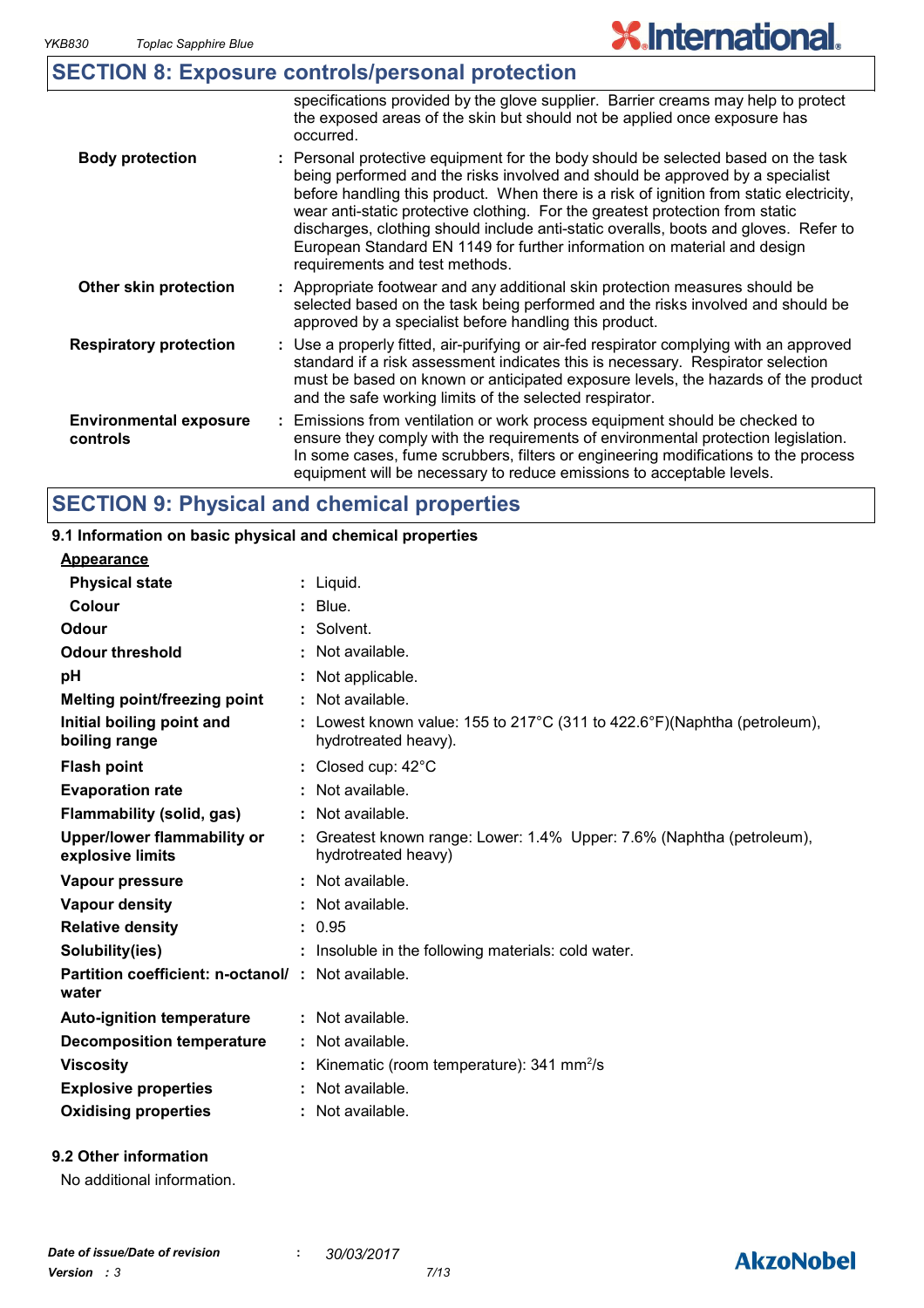### **10.6 Hazardous decomposition products 10.4 Conditions to avoid** : Avoid all possible sources of ignition (spark or flame). Do not pressurise, cut, weld, braze, solder, drill, grind or expose containers to heat or sources of ignition. Under normal conditions of storage and use, hazardous decomposition products **:** should not be produced. **10.2 Chemical stability** : Reactive or incompatible with the following materials: oxidizing materials **: 10.5 Incompatible materials : 10.3 Possibility of hazardous reactions :** Under normal conditions of storage and use, hazardous reactions will not occur. **SECTION 10: Stability and reactivity 10.1 Reactivity :** No specific test data related to reactivity available for this product or its ingredients.

### **SECTION 11: Toxicological information**

### **11.1 Information on toxicological effects**

#### **Acute toxicity**

| <b>Product/ingredient name</b>             | Result      | <b>Species</b> | <b>Dose</b> | <b>Exposure</b> |
|--------------------------------------------|-------------|----------------|-------------|-----------------|
| Naphtha (petroleum),<br>hydrotreated heavy | ILD50 Oral  | Rat            | 6000 mg/kg  |                 |
| 2-ethylhexanoic acid,<br>zirconium salt    | LD50 Dermal | Rabbit         | $>5$ g/kg   |                 |
|                                            | LD50 Oral   | Rat            | $>5$ g/kg   |                 |
| 2-butanone oxime                           | LD50 Dermal | Rat            | 1001 mg/kg  | -               |

**Conclusion/Summary :** Not available.

#### **Irritation/Corrosion**

| Product/ingredient name                            | Result                 | <b>Species</b> | <b>Score</b>   | <b>Exposure</b>    | <b>Observation</b> |
|----------------------------------------------------|------------------------|----------------|----------------|--------------------|--------------------|
| 2-butanone oxime                                   | Eyes - Severe irritant | Rabbit         | $\blacksquare$ | 100<br>microliters |                    |
| <b>Conclusion/Summary</b>                          | : Not available.       |                |                |                    |                    |
| <b>Sensitisation</b>                               |                        |                |                |                    |                    |
| <b>Conclusion/Summary</b>                          | $:$ Not available.     |                |                |                    |                    |
| <b>Mutagenicity</b>                                |                        |                |                |                    |                    |
| <b>Conclusion/Summary</b>                          | : Not available.       |                |                |                    |                    |
| Carcinogenicity                                    |                        |                |                |                    |                    |
| <b>Conclusion/Summary</b>                          | $:$ Not available.     |                |                |                    |                    |
| <b>Reproductive toxicity</b>                       |                        |                |                |                    |                    |
| <b>Conclusion/Summary</b>                          | $:$ Not available.     |                |                |                    |                    |
| <b>Teratogenicity</b>                              |                        |                |                |                    |                    |
| <b>Conclusion/Summary</b>                          | : Not available.       |                |                |                    |                    |
| Specific target organ toxicity (single exposure)   |                        |                |                |                    |                    |
| Not available.                                     |                        |                |                |                    |                    |
| Specific target organ toxicity (repeated exposure) |                        |                |                |                    |                    |
| Not available.                                     |                        |                |                |                    |                    |

#### **Aspiration hazard**

| <b>Product/ingredient name</b>          | <b>Result</b>                         |
|-----------------------------------------|---------------------------------------|
| Naphtha (petroleum), hydrotreated heavy | <b>ASPIRATION HAZARD - Category 1</b> |

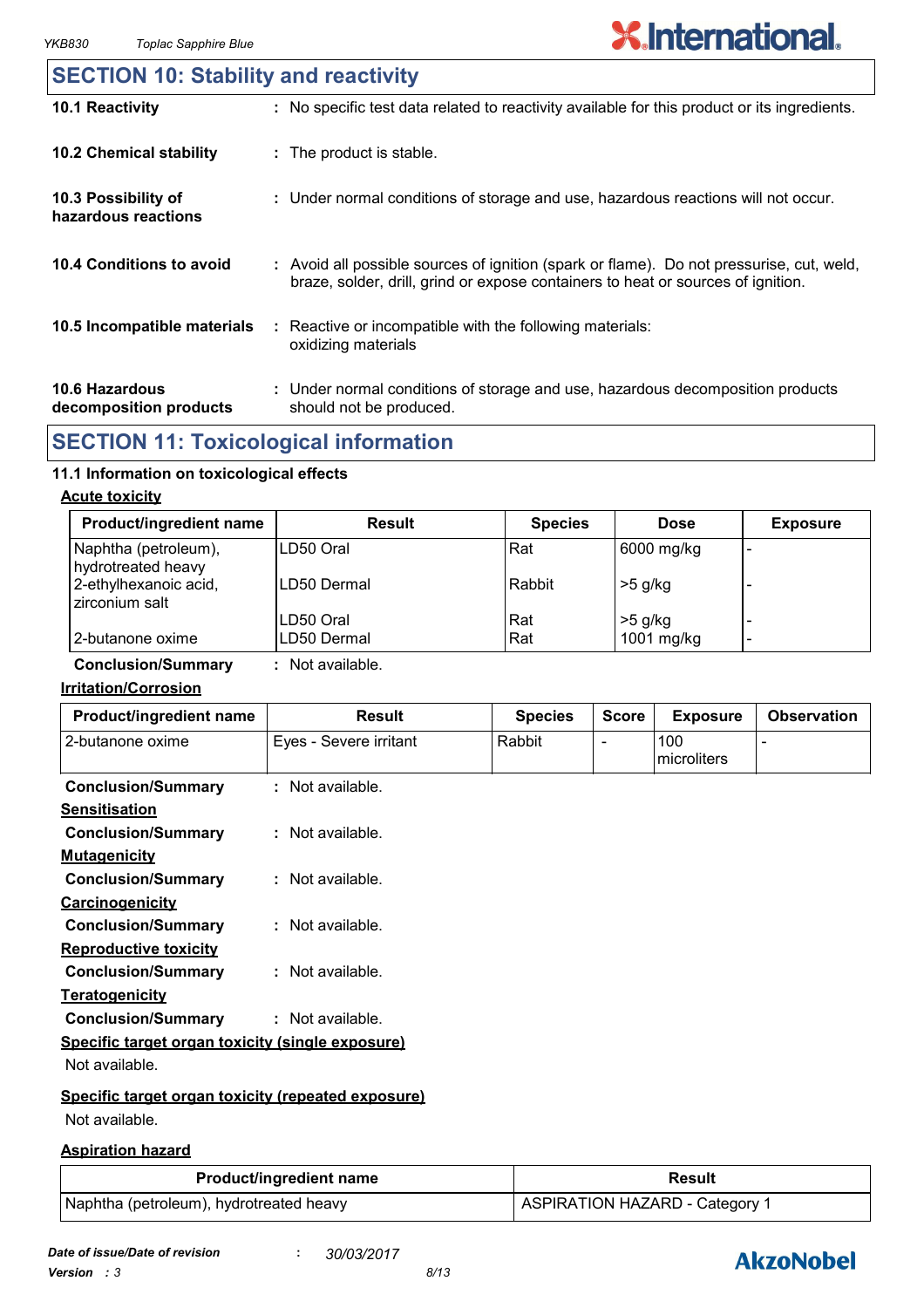### **SECTION 11: Toxicological information**

| <b>Information on likely routes : Not available.</b><br>of exposure |                                                                                                                       |
|---------------------------------------------------------------------|-----------------------------------------------------------------------------------------------------------------------|
| <b>Potential acute health effects</b>                               |                                                                                                                       |
| Eye contact                                                         | : No known significant effects or critical hazards.                                                                   |
| <b>Inhalation</b>                                                   | : Exposure to decomposition products may cause a health hazard. Serious effects<br>may be delayed following exposure. |
| <b>Skin contact</b>                                                 | : Defatting to the skin. May cause skin dryness and irritation.                                                       |
| Ingestion                                                           | : No known significant effects or critical hazards.                                                                   |

**X.International.** 

#### **Symptoms related to the physical, chemical and toxicological characteristics**

| Eye contact         | : No specific data.                                                                                                                        |
|---------------------|--------------------------------------------------------------------------------------------------------------------------------------------|
| <b>Inhalation</b>   | : Adverse symptoms may include the following:<br>headache<br>drowsiness/fatique<br>dizziness/vertigo<br>muscle weakness<br>unconsciousness |
| <b>Skin contact</b> | : Adverse symptoms may include the following:<br>irritation<br>dryness<br>cracking                                                         |
| Ingestion           | No specific data.                                                                                                                          |

#### **Delayed and immediate effects as well as chronic effects from short and long-term exposure**

| <b>Short term exposure</b>                        |                                                                                                            |
|---------------------------------------------------|------------------------------------------------------------------------------------------------------------|
| <b>Potential immediate</b><br>effects             | $:$ Not available.                                                                                         |
| <b>Potential delayed effects</b>                  | : Not available.                                                                                           |
| Long term exposure                                |                                                                                                            |
| <b>Potential immediate</b><br>effects             | : Not available.                                                                                           |
| <b>Potential delayed effects : Not available.</b> |                                                                                                            |
| <b>Potential chronic health effects</b>           |                                                                                                            |
| Not available.                                    |                                                                                                            |
| <b>Conclusion/Summary</b>                         | : Not available.                                                                                           |
| General                                           | : Prolonged or repeated contact can defat the skin and lead to irritation, cracking and/<br>or dermatitis. |
| Carcinogenicity                                   | : No known significant effects or critical hazards.                                                        |
| <b>Mutagenicity</b>                               | : No known significant effects or critical hazards.                                                        |
| <b>Teratogenicity</b>                             | : No known significant effects or critical hazards.                                                        |
| <b>Developmental effects</b>                      | : No known significant effects or critical hazards.                                                        |
| <b>Fertility effects</b>                          | : No known significant effects or critical hazards.                                                        |
| <b>Other information</b>                          | : Not available.                                                                                           |

### **AkzoNobel**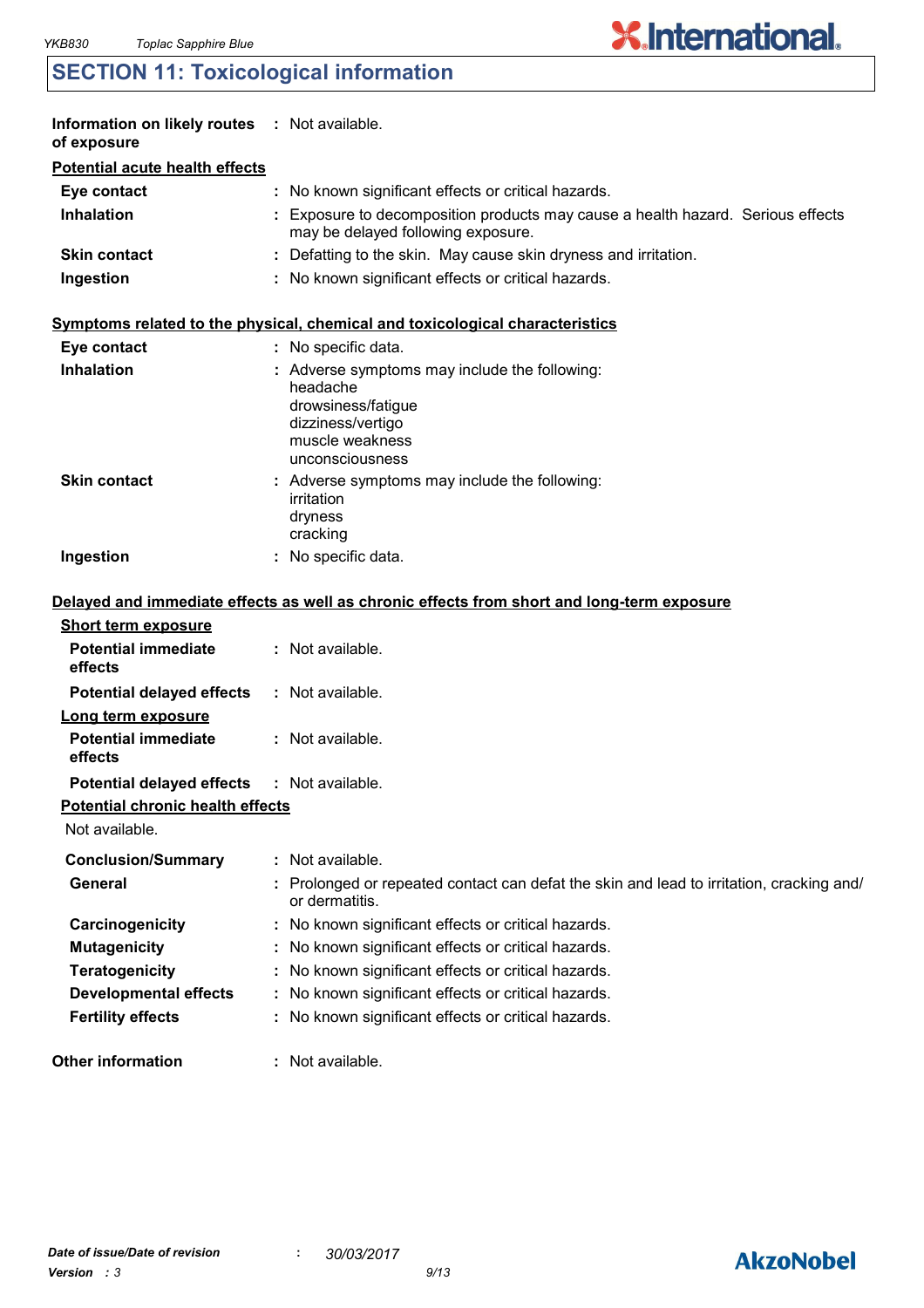### **SECTION 12: Ecological information**

### **12.1 Toxicity**

| <b>Product/ingredient name</b> | <b>Result</b>                                   | <b>Species</b>             | <b>Exposure</b> |
|--------------------------------|-------------------------------------------------|----------------------------|-----------------|
| l 2-butanone oxime             | Acute LC50 843000 to 914000 µg/l<br>Fresh water | Fish - Pimephales promelas | 196 hours       |
| <b>Conclusion/Summary</b>      | : Not available.                                |                            |                 |

### **12.2 Persistence and degradability**

**Conclusion/Summary :** Not available.

#### **12.3 Bioaccumulative potential**

| <b>Product/ingredient name</b>             | $\mathsf{LoaP}_\mathsf{ow}$ | <b>BCF</b>   | <b>Potential</b> |
|--------------------------------------------|-----------------------------|--------------|------------------|
| Naphtha (petroleum),<br>hydrotreated heavy |                             | 10 to 2500   | high             |
| 2-ethylhexanoic acid,<br>zirconium salt    |                             | 2.96         | low              |
| 2-butanone oxime                           | 0.63                        | 15.011872336 | low              |

| 12.4 Mobility in soil                     |                  |
|-------------------------------------------|------------------|
| Soil/water partition<br>coefficient (Koc) | : Not available. |
| <b>Mobility</b>                           | : Not available. |
|                                           |                  |

### **12.5 Results of PBT and vPvB assessment**

- **PBT :** Not applicable.
- **vPvB :** Not applicable.
- **12.6 Other adverse effects** : No known significant effects or critical hazards.

### **SECTION 13: Disposal considerations**

The information in this section contains generic advice and guidance. The list of Identified Uses in Section 1 should be consulted for any available use-specific information provided in the Exposure Scenario(s).

#### **13.1 Waste treatment methods**

| <b>Product</b>             |                                                                                                                                                                                                                                                                                                                                                                                                                                                                                                                                                     |
|----------------------------|-----------------------------------------------------------------------------------------------------------------------------------------------------------------------------------------------------------------------------------------------------------------------------------------------------------------------------------------------------------------------------------------------------------------------------------------------------------------------------------------------------------------------------------------------------|
| <b>Methods of disposal</b> | : The generation of waste should be avoided or minimised wherever possible.<br>Disposal of this product, solutions and any by-products should at all times comply<br>with the requirements of environmental protection and waste disposal legislation<br>and any regional local authority requirements.<br>Dispose of surplus and non-recyclable products via a licensed waste disposal<br>contractor. Waste should not be disposed of untreated to the sewer unless fully<br>compliant with the requirements of all authorities with jurisdiction. |
| <b>Hazardous waste</b>     | : The classification of the product may meet the criteria for a hazardous waste.                                                                                                                                                                                                                                                                                                                                                                                                                                                                    |

#### **European waste catalogue (EWC)**

| Code number                                    | <b>Waste designation</b>                                                                                                                                                                                                                      |  |
|------------------------------------------------|-----------------------------------------------------------------------------------------------------------------------------------------------------------------------------------------------------------------------------------------------|--|
| EWC 08 01 11*                                  | waste paint and varnish containing organic solvents or other hazardous substances                                                                                                                                                             |  |
| <b>Packaging</b><br><b>Methods of disposal</b> | : Dispose of containers contaminated by the product in accordance with local or<br>national legal provisions. This material and its container must be disposed of as<br>hazardous waste. Dispose of via a licensed waste disposal contractor. |  |

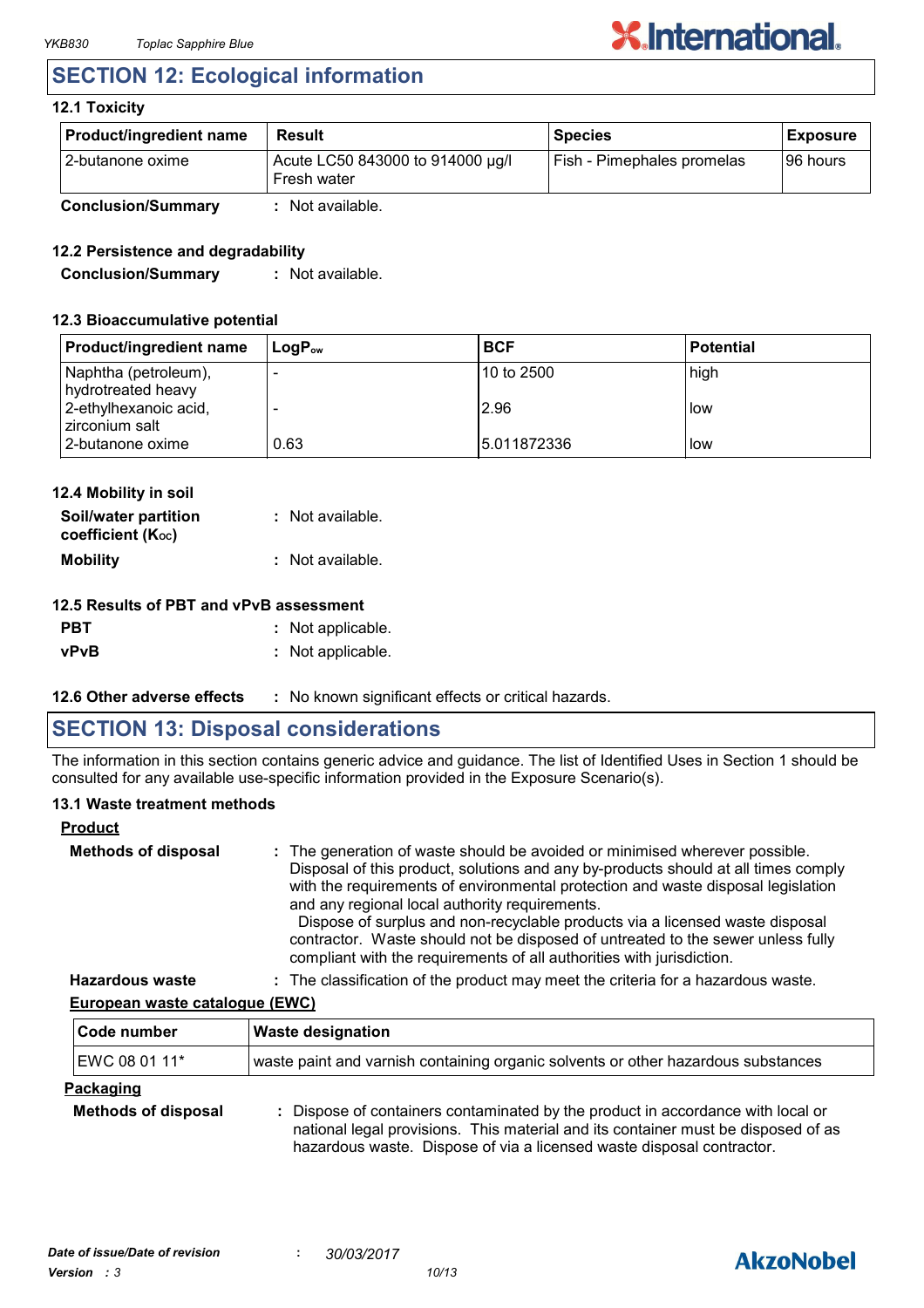### **SECTION 13: Disposal considerations**

**Special precautions :** This material and its container must be disposed of in a safe way. Care should be taken when handling emptied containers that have not been cleaned or rinsed out. Empty containers or liners may retain some product residues. Vapour from product residues may create a highly flammable or explosive atmosphere inside the container. Do not cut, weld or grind used containers unless they have been cleaned thoroughly internally. Avoid dispersal of spilt material and runoff and contact with soil, waterways, drains and sewers.

### **SECTION 14: Transport information**

|                                    | <b>ADR/RID</b>                                                      | <b>IMDG</b>   | <b>IATA</b>    |
|------------------------------------|---------------------------------------------------------------------|---------------|----------------|
| 14.1 UN number                     | <b>UN1263</b>                                                       | <b>UN1263</b> | <b>UN1263</b>  |
| 14.2 UN proper<br>shipping name    | <b>PAINT</b>                                                        | <b>PAINT</b>  | <b>PAINT</b>   |
| 14.3 Transport<br>hazard class(es) | $\mathfrak{Z}$                                                      | 3             | $\mathbf{3}$   |
| 14.4 Packing<br>group              | $\mathbf{III}$                                                      | III           | $\mathbf{III}$ |
| 14.5<br>Environmental<br>hazards   | No.                                                                 | No.           | No.            |
| <b>Additional</b><br>information   | <b>Special provisions</b><br>640 (E)<br><b>Tunnel code</b><br>(D/E) |               |                |

**IMDG Code Segregation group :** Not applicable.

**14.6 Special precautions for : Transport within user's premises:** always transport in closed containers that are **user** upright and secure. Ensure that persons transporting the product know what to do in the event of an accident or spillage.

| 14.7 Transport in bulk         | : Not available. |
|--------------------------------|------------------|
| according to Annex II of       |                  |
| <b>Marpol and the IBC Code</b> |                  |

### **SECTION 15: Regulatory information**

**15.1 Safety, health and environmental regulations/legislation specific for the substance or mixture EU Regulation (EC) No. 1907/2006 (REACH)**

#### **Annex XIV - List of substances subject to authorisation**

#### **Annex XIV**

**Substances of very high concern**

None of the components are listed.

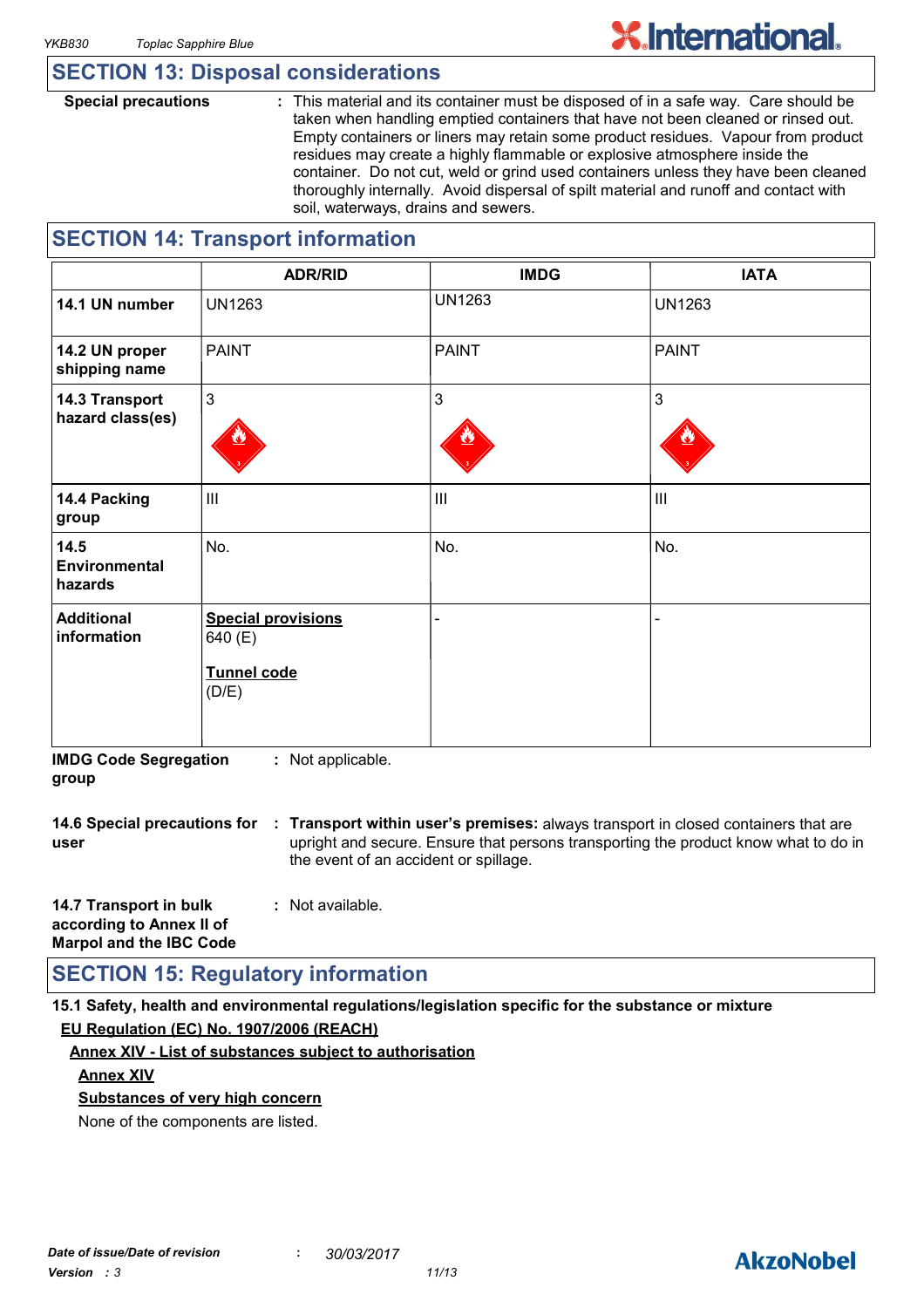| <b>Annex XVII - Restrictions</b><br>on the manufacture,<br>placing on the market<br>and use of certain<br>dangerous substances, | : Not applicable. |
|---------------------------------------------------------------------------------------------------------------------------------|-------------------|
| mixtures and articles                                                                                                           |                   |
| Other EU regulations                                                                                                            |                   |
| <b>Europe inventory</b>                                                                                                         | : Not determined. |
| Special packaging reguirements                                                                                                  |                   |
| Cantainara ta ha fittad                                                                                                         | . Not opplicable  |

**Containers to be fitted with child-resistant fastenings** Not applicable. **:**

**Tactile warning of danger : Not applicable.** 

| <b>Product/ingredient name</b>          | Carcinogenic<br>effects | Mutagenic effects | Developmental<br>effects                                   | Fertility effects |
|-----------------------------------------|-------------------------|-------------------|------------------------------------------------------------|-------------------|
| 2-ethylhexanoic acid,<br>zirconium salt | -                       |                   | Repr. 2, H361d<br>(Unborn child) (oral) (Fertility) (oral) | [Repr. 2, H361f]  |
| 12-butanone oxime                       | Carc. 2, H351           |                   |                                                            |                   |

#### **Ozone depleting substances (1005/2009/EU)**

Not listed.

### **Prior Informed Consent (PIC) (649/2012/EU)**

Not listed.

#### **National regulations**

**References :** Conforms to Regulation (EC) No. 1907/2006 (REACH), Annex II and Regulation (EC) No. 1272/2008 (CLP)

**15.2 Chemical safety** 

**:** No Chemical Safety Assessment has been carried out.

**assessment**

### **SECTION 16: Other information**

 $\nabla$  Indicates information that has changed from previously issued version.

| <b>Abbreviations and</b> | $:$ ATE = Acute Toxicity Estimate                                             |
|--------------------------|-------------------------------------------------------------------------------|
| acronyms                 | CLP = Classification, Labelling and Packaging Regulation [Regulation (EC) No. |
|                          | 1272/2008]                                                                    |
|                          | DMEL = Derived Minimal Effect Level                                           |
|                          | DNEL = Derived No Effect Level                                                |
|                          | EUH statement = CLP-specific Hazard statement                                 |
|                          | PBT = Persistent, Bioaccumulative and Toxic                                   |
|                          | PNEC = Predicted No Effect Concentration                                      |
|                          | <b>RRN = REACH Registration Number</b>                                        |
|                          | vPvB = Very Persistent and Very Bioaccumulative                               |

### **Procedure used to derive the classification according to Regulation (EC) No. 1272/2008 [CLP/GHS]**

| <b>Classification</b><br>Flam. Liq. 3, H226 |  | <b>Justification</b><br>On basis of test data |  |
|---------------------------------------------|--|-----------------------------------------------|--|
|                                             |  |                                               |  |